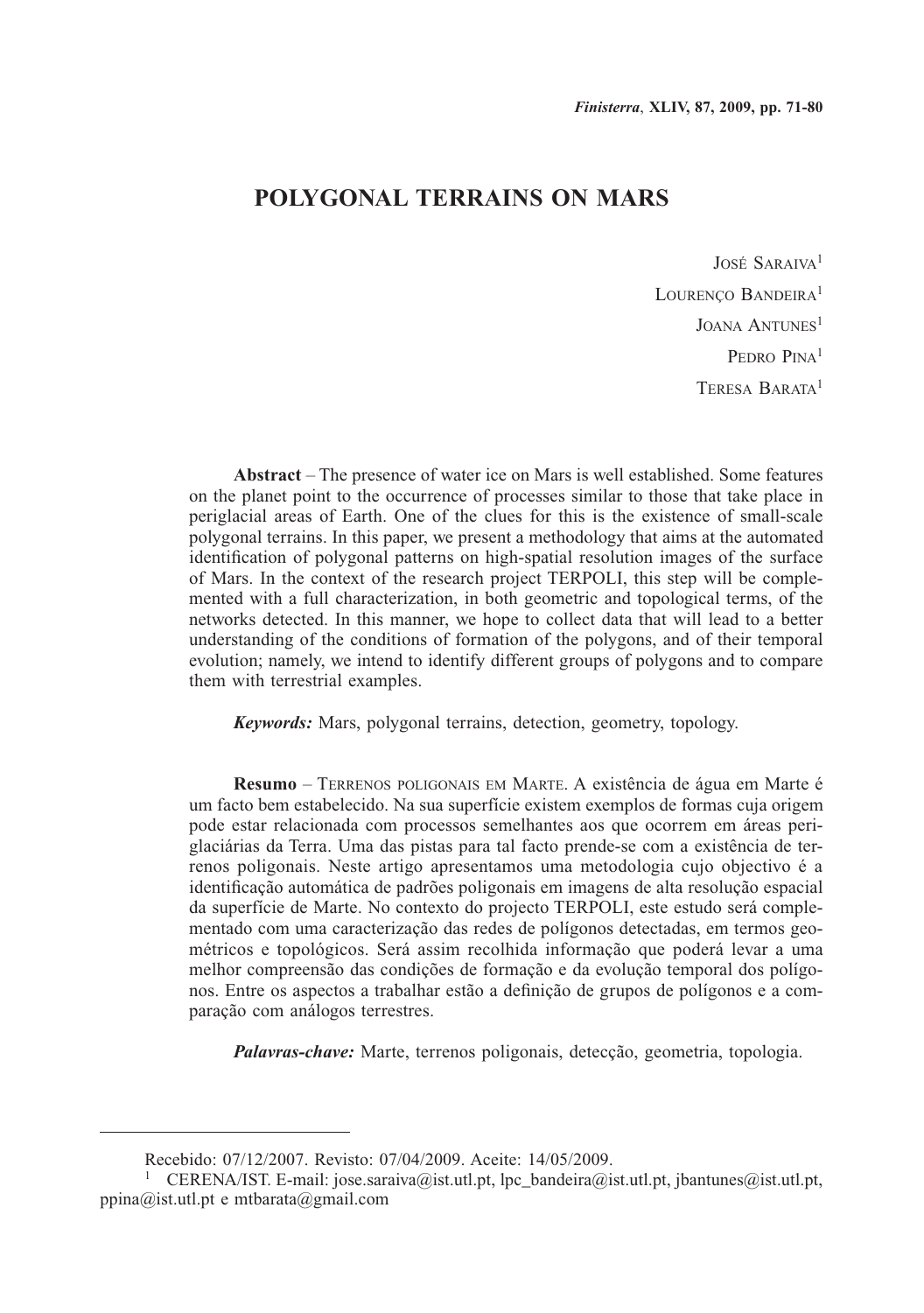**Résumé** – Des terrains polygonaux sur Mars. La présence d'eau sur Mars est un fait avéré. Sa surface montre des exemples de formes, dont l'origine peut être rapportée à des processus analogues à ceux qu'on observe dans les espaces périglaciaires terrestres. Une des pistes d'étude peut être la présence de terrains polygonaux. On présente une méthodologie destinée à identifier automatiquement des réseaux polygonaux sur les images en haute résolution de la surface de Mars. Dans le contexte du projet TERPOLI, cette étude sera complétée par la caractérisation des réseaux polygonaux détectés, en termes géométriques et topologiques. Cette information permettra de mieux comprendre les conditions de formation et d'évolution temporelle des polygones, par la définition de groupes de polygones et par leur comparaison avec des types terrestres analogues.

*Mots clés:* Mars, terrains polygonaux, détection, géométrie, topologie.

#### I. INTRODUCTION

Mars is the fourth planet of the Solar System. Though it is generally considered the most Earth-like object in the system, it lies much farther from the Sun than our planet, and its orbital and physical characteristics all contribute to turn it into a global frozen desert. However, the existence of water on the planet is no longer an issue – there are vast quantities of water on Mars. In its atmosphere, there is a small proportion of water vapour; but by far the largest reservoir is in the polar caps, followed by the global cryolithosphere – that is, ice in the upper crust of the planet. Still, liquid water at its surface is, at best, viable in a few locations, where atmospheric pressure is higher (due to topographical depression) and temperature can reach into the twenties (centigrade). Some features, such as gullies carved into the interior walls of impact craters and valleys, seem to attest that water has flowed recently on the surface – but their very nature is far from being completely explained, and alternative mechanisms have been proposed for their origin. Liquid water on Mars, thus, has yet to be seen.

Some authors have considered the possible presence of  $CO<sub>2</sub>$  ice in the global Martian permafrost, and this is an issue that still raises some discussion (Kuzmin,  $2005$ ). It must be stressed that the global cycles both of  $H<sub>2</sub>O$  and  $CO<sub>2</sub>$  in the planet are far from being completely understood. There is a seasonal circulation of both components between the northern and southern polar caps, through the atmosphere; but its dynamics and its relation with the climatic evolution of Mars are yet to be fully illuminated. The planet has been the subject of a dedicated program of exploration. There are currently three active probes in orbit and two rovers still working on the surface. Another surface probe, the Phoenix Mars Lander, has reached a high latitude point in the northern hemisphere of Mars in May 2008 and completed its mission by November. Many scientific instruments have flown towards the planet onboard these probes, but only the cameras have given us detailed views of the morphology of the Martian surface. In the 1970s, the images collected by the Viking orbiters gave the first hints of the existence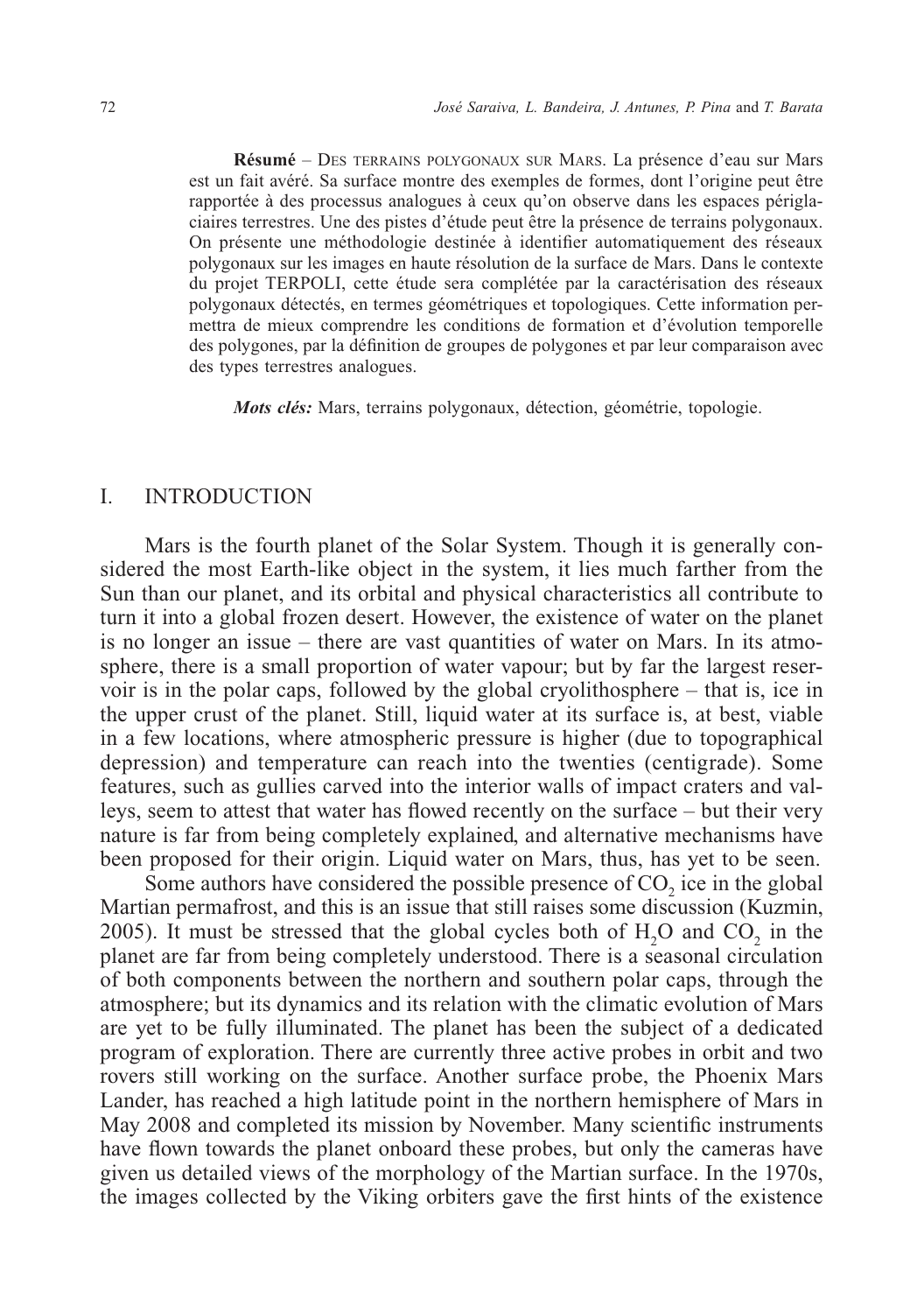of polygons of large dimensions on Mars (Hiesinger and Head, 2000), while the landers pointed to the presence of networks of trenches in their vicinities. In the 1990s, though, another NASA probe, Mars Global Surveyor, took high quality images of the whole surface of the planet. The camera onboard this satellite could work in a narrow-angle mode, taking images with a spatial resolution that came to 1.5 meters per pixel – and these images in particular have shown that polygonal terrains are not an unusual feature on the surface of Mars. In fact, their presence has been registered in a wide variety of settings, and not all of these occur in high-latitude areas; given the ubiquity of ice in the soil, though, there is a clear possibility of most being related to periglacial processes.

## II. PREVIOUS STUDIES AND THE PROJECT *TERPOLI*

Polygonal terrains on Mars have been the subject of some studies, though their identification is still somewhat recent. Initial analysis were mostly concerned with qualitative approaches, concentrating namely on the distribution of polygons (Kossacki and Markiewicz, 2002; Kuzmin and Zabalueva, 2003; Mangold *et al.,* 2004) and their visual aspect. One of the first quantified issues dealt with the distinction between polygons, based on their diameters; different authors have proposed diverse boundaries for classes of polygons (Yoshikawa, 2000; Langsdorf and Britt, 2005; Mangold, 2005), but these seem arbitrary, or rather strongly influenced by the number and kind of images analysed, with little or no statistical justification. The range of sizes has also been considered (Seibert and Kargel, 2001). Another basic issue that has been tackled is the morphometric characterization of polygons (Yoshikawa, 2000; Van Gasselt *et al.,* 2005). This type of studies clearly points to the idea that polygons on Mars are comparable to those on the Earth, but little work has been done on the relations between the parameters of the networks and the conditions of formation of the polygons, namely about topographical and geological control. The temporal evolution of areas with abundant polygons has also been analysed (Van Gasselt *et al,* 2005), though studies of this kind are strongly limited by the availability of images of the same area with adequate time intervals. Finally, it must be said that all works mentioned are based on visual and manual identification of areas of interest, which is to say that they implied an intensive analysis of the images by a human operator.

Given that the results published so far on Mars polygonal terrains have been based on human analysis of images, and that the identification and characterization of natural networks can be achieved by automated procedures, whatever their nature (cell arrangement, patterns of fractures, etc.), we believe that the automation of analysis in this field can be a major contribution for the evolution of knowledge about polygonal terrains in planetary surfaces. That was the rationale behind the development of such a methodology, based on images of polygonal terrains on the surface of Mars, which led to the creation of project TERPOLI (Automatic Recognition and Characterization of Polygonal Terrains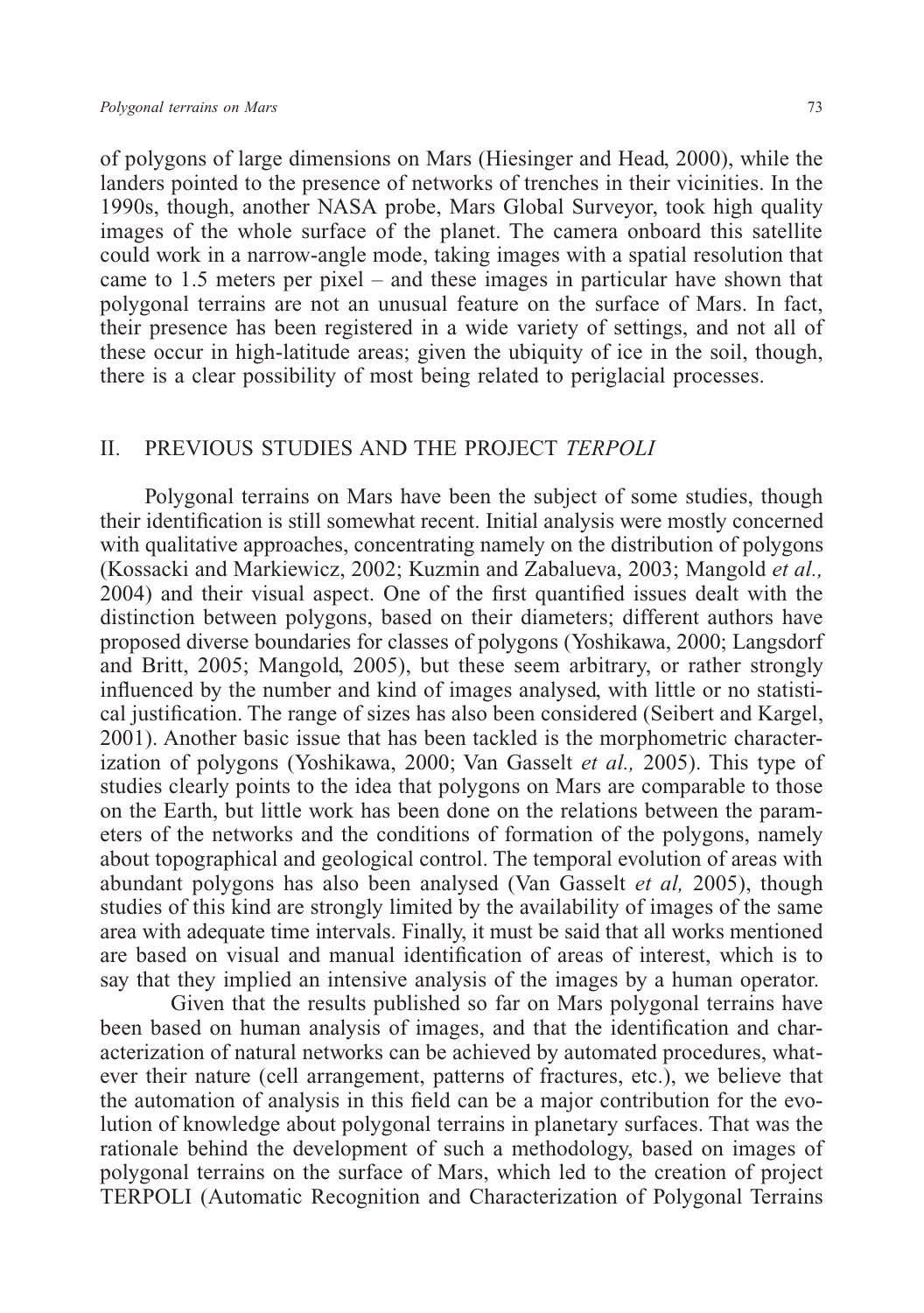on Mars). In its execution, we have begun a thorough search for images of polygonal patterns on Mars. The stated objectives of this research project are the identification and characterization of polygonal networks, in order to contribute to the understanding of their formation and temporal evolution, taking into account what is known about analogue features on Earth.

According to data presented in previous studies, we elected to limit ourselves to latitudes (in both hemispheres) higher than 50º, and to concentrate on images acquired by the Mars Orbiter Camera (MOC) onboard the MGS probe, in its narrow-angle mode. In order to obtain data possessing some visual clarity, we further decided to establish an upper limit of 10 meters per pixel, that is, we only took into account the images for which spatial resolution is better than that. In figure 1, we present one of the resulting maps, showing the locations of 206 images of the northern hemisphere in which polygonal terrains are clearly seen. These were selected among 4280 high resolution MOC images. The search continues, now in the southern hemisphere, where polygonal terrains are much more common. In figure 2 we present some examples of the very diverse types and visual aspects of patterned ground that can be seen on images of the surface of Mars.



Fig. 1 – Location of MOC images containing polygonal terrains on the northern hemisphere of Mars (latitude higher than 50° and spatial resolution better than 10m/pixel). Background is MOLA topography.

*Fig. 1 – Localização das imagens MOC que contêm polígonos no hemisfério Norte de Marte (latitute superior a 50º e resolução espacial superior a 10m/pixel).*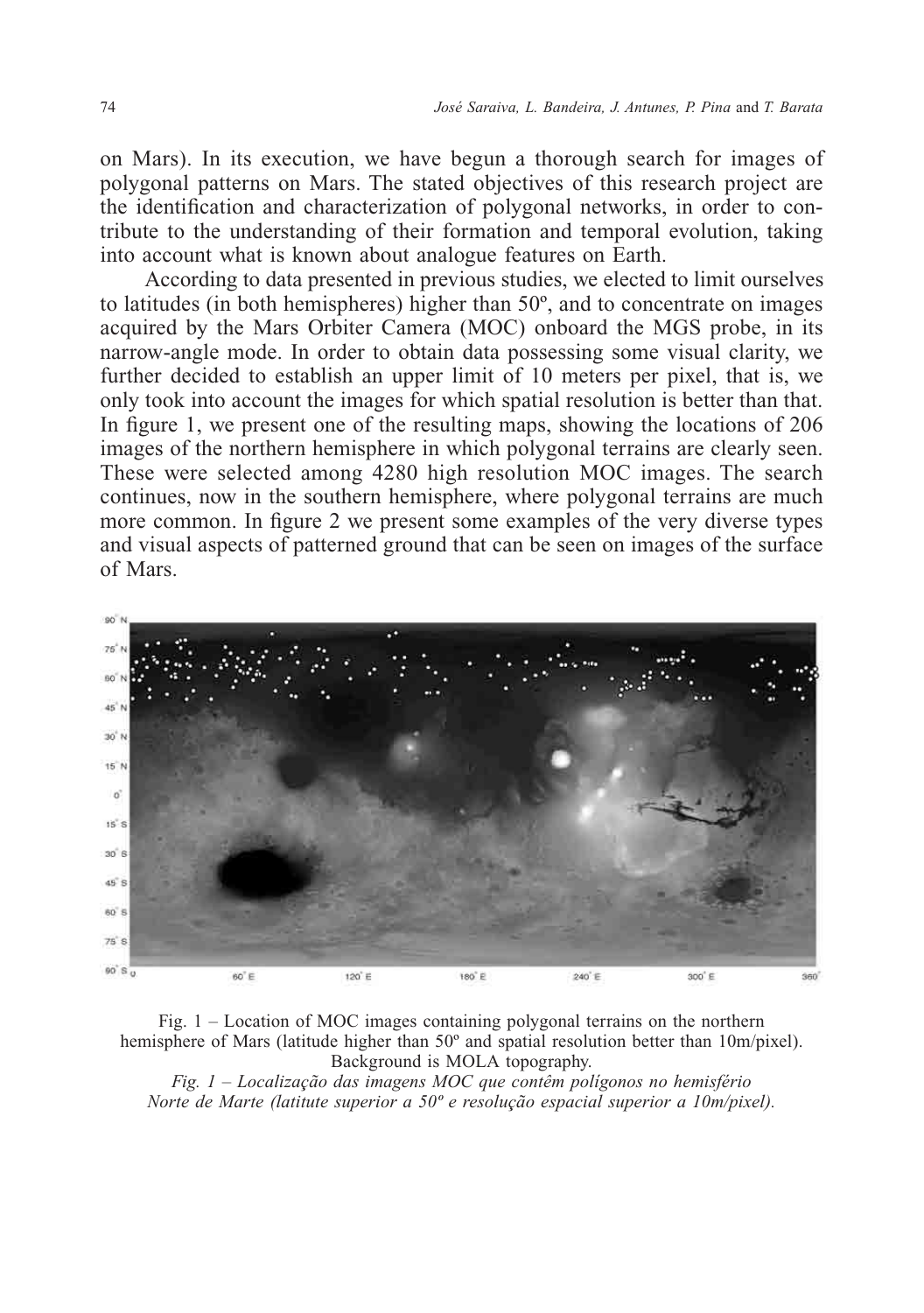#### *Polygonal terrains on Mars* 75



Fig. 2 – Examples of Martian polygonal networks (the side of each image is approximately 1 km). *Fig. 2 – Exemplos de redes poligonais marcianas.*

## III. METHODOLOGY FOR THE AUTOMATED DETECTION OF POLYGONS

The development of the automated procedure to identify polygonal patterns is a work in progress (Pina *et al.,* 2006). Though the current focus of this work is on the surface of Mars, other targets can be considered – the aim is to create a tool that can be applied to any kind of polygonal pattern, whatever the material, the scale, or the location. The methodology, which is based on mathematical morphology operators, comprises a number of steps, in order to tackle the issues raised by the type of images with which we may be confronted. In this paper, we exemplify the current state of the methodology through a series of images (fig. 3), whose explanation is given below. The example refers to a polygonal terrain that can be seen on MOC image R12-009900, centred on the coordinates 326.67 W and 54.99 N, and with a spatial resolution of 3.32 meters per pixel.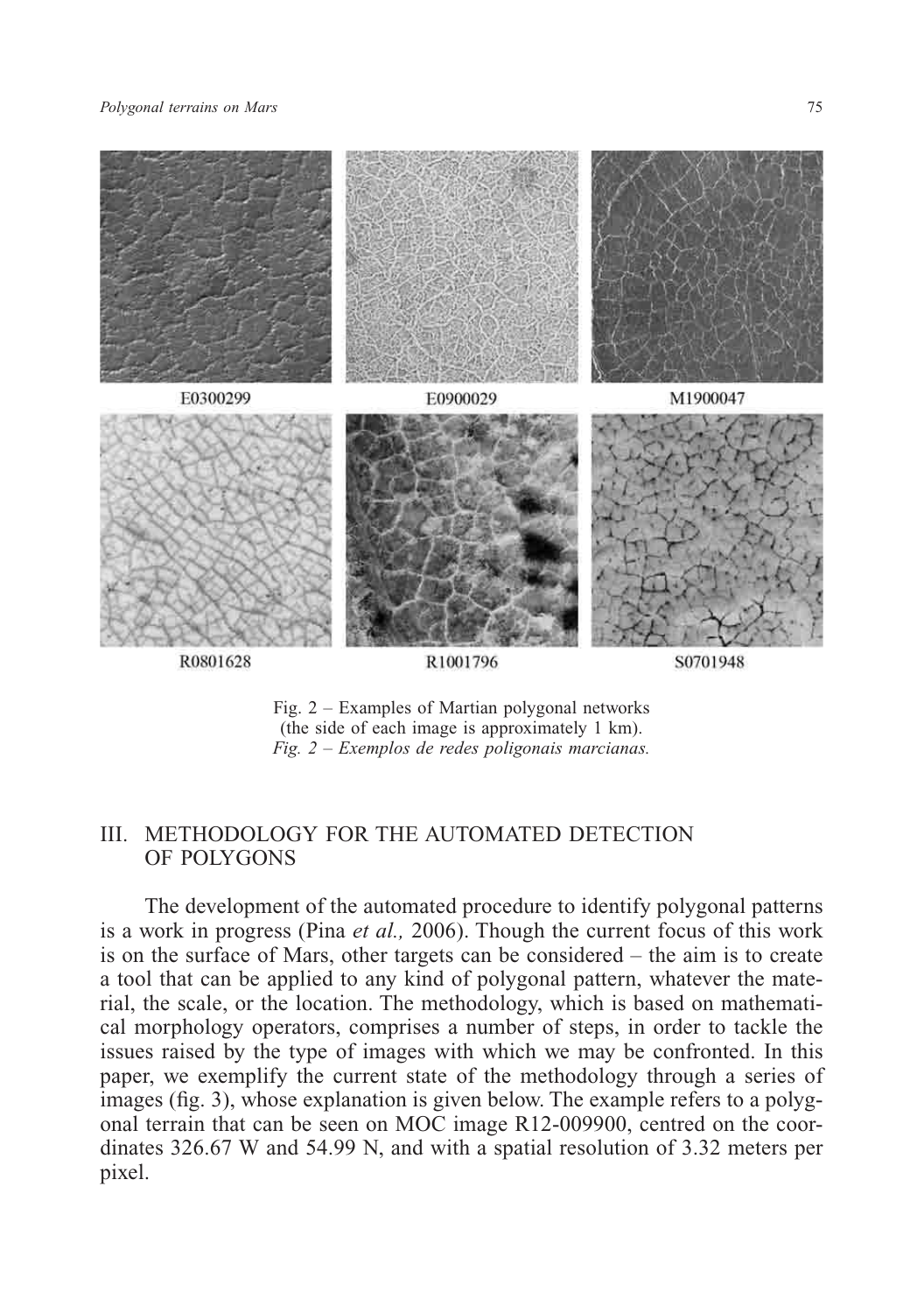

Fig. 3 – Sequence for automated detection (the side of the image is approximately 1 km): (a) Initial image and delimitation of region of interest (small square on the top); (b) Noise filtering and polygon edge enhancement (morphological operators); (c) Delineation of homogeneous regions (segmentation by watershed); (d) Computation of the importance of each edge (dynamics); (e) Filtering the edges with lower dynamics (final result superimposed to initial image).

*Fig. 3 – Sequência de detecção automática: (a) Imagem inicial e delimitação de região de interesse; (b) Filtragem de ruído e realce das arestas dos polígonos (operadores morfológicos); (c) Delineação de regiões homogéneas (segmentação por watershed); (d) Cálculo da importância de cada aresta (dinâmica); (e) Filtragem das arestas com dinâmica baixa (resultado final sobreposto à imagem inicial).*

The first phase can be called pre-processing. The original images, such as the one presented in figure 3a, present some typical challenges, namely poor local definition of polygon edges, and lines that fail to reach other lines in order to close a polygon. During this phase, the image is made simpler: noise is eliminated and polygon contours are enhanced; if the gaps are small, dangling lines are artificially prolonged, and become "true" polygon edges. This is achieved through the sequential application of morphological filters (fig. 3b). The optimization of this sequence is a challenging task, and the current sequence will very likely be altered in future versions of the methodology. In the following phase, polygons are identified with the use of the watershed transform. This procedure is akin to the flooding of a topographical surface that begins at the lowest points (minima) of each closed basin. Whenever the waters of two adjacent basins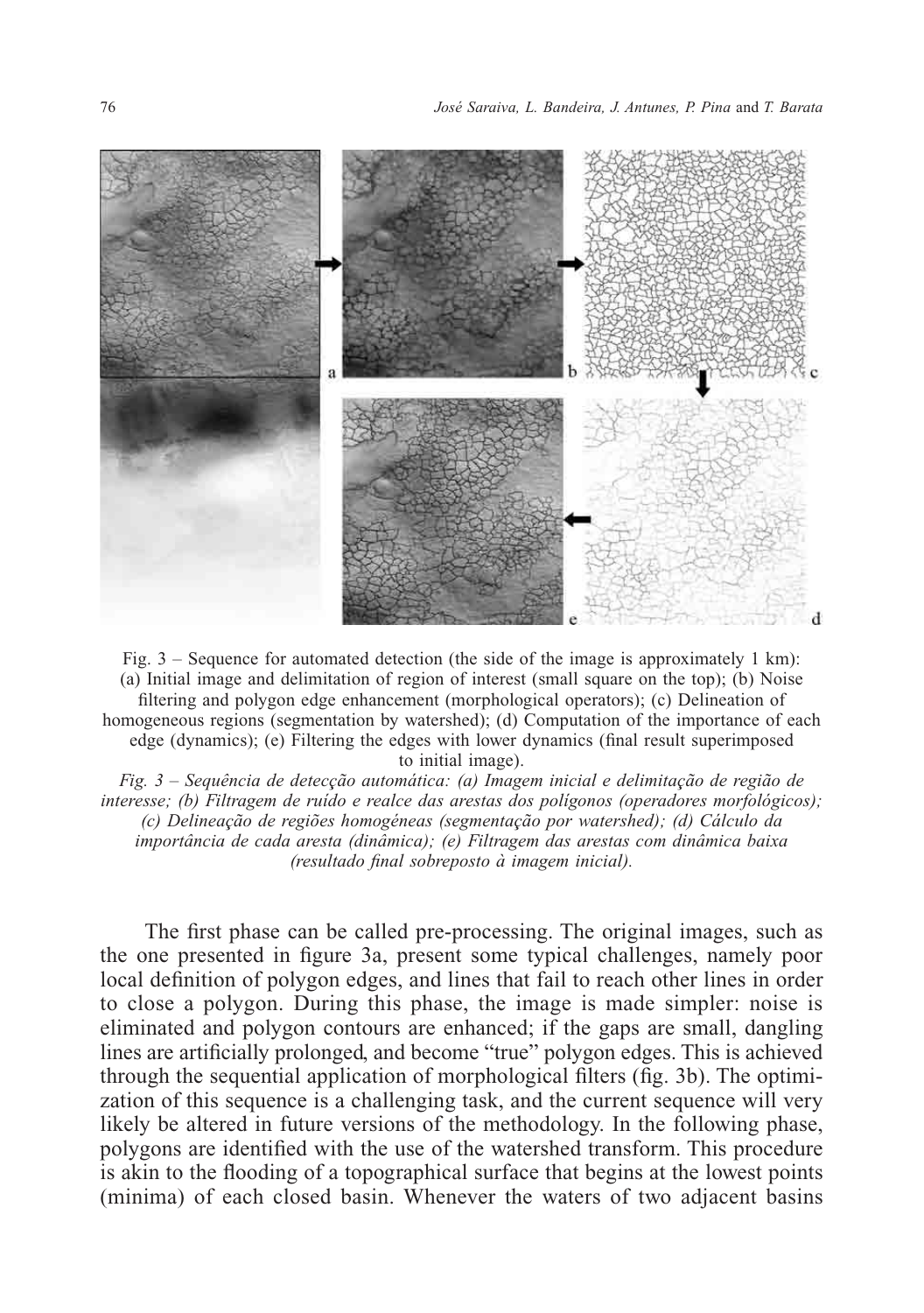would start to merge, there is a separation line – in this case, these lines should correspond to the edges of polygons. However, due to the unevenness that is a characteristic of natural surfaces, there is a tendency for the images to be oversegmented, that is, there are far more polygons in this image than in the original (fig. 3c). It is evident that not all of them should be allowed to remain in the image, and some kind of criterion must be employed to achieve this.

To answer this problem, an approach presented in response to another problem is applied (Najman and Schmitt, 1996). It consists in the evaluation of the dynamics of the contours, using a simple measure of the grey-level difference between a peak and its surrounding minima. In this case, and after some image processing, the peak is the saddle-point, the lowest point in the line that separates two adjacent basins (the point where the waters would start to merge). Thus, the dynamics of each line (polygon edge) is defined as the minor of the two differences between the gray-level of a saddle-point and the minima of the two adjacent basins. As a result, we obtain an image where the different relevance of the contours determined by the watershed operator is readily apparent, since they now have different grey levels – the most important are lighter in tone though in fig. 3d they appear darker, since the image has been inverted for easier visualization. To eliminate the less important lines and, thus, to end with an image that is closer to the physical reality as it was captured in the original image, a threshold is employed, producing a much cleaner image (fig. 3e). Again, this step is crucial, since different values of this threshold can produce very diverse images; its choice is another point still under analysis.

So far, we have tested the methodology on a small number of images that show polygonal terrains on the surface of Mars. These were selected from images presented in works by other authors, and though they show clear differences in size, shape, and topology, they were used solely with the aim of detecting the polygons. In order to obtain a quantified evaluation of the results achieved by the methodology, we measured the length (number of pixels) of all contours automatically determined, and compared them with ground-truth images, in which the contours were manually identified. The numbers point to a very high level of concordance between human and automated detection of polygon edges, ranging between 80 and 99% of correct (pixel) detections, with very low levels of false positives. However, these are very preliminary results, and they show a strong influence of factors such as the characteristics of the original images. The current effort of selection of images and application of an improved methodology should lead to results much more statistically significant.

## IV. CHARACTERIZATION OF POLYGONAL NETWORKS

As mentioned before, the identification of polygons is only the first step to achieve our objectives. When the network has been detected, a number of parameters of the polygons that constitute it can be easily determined, and these can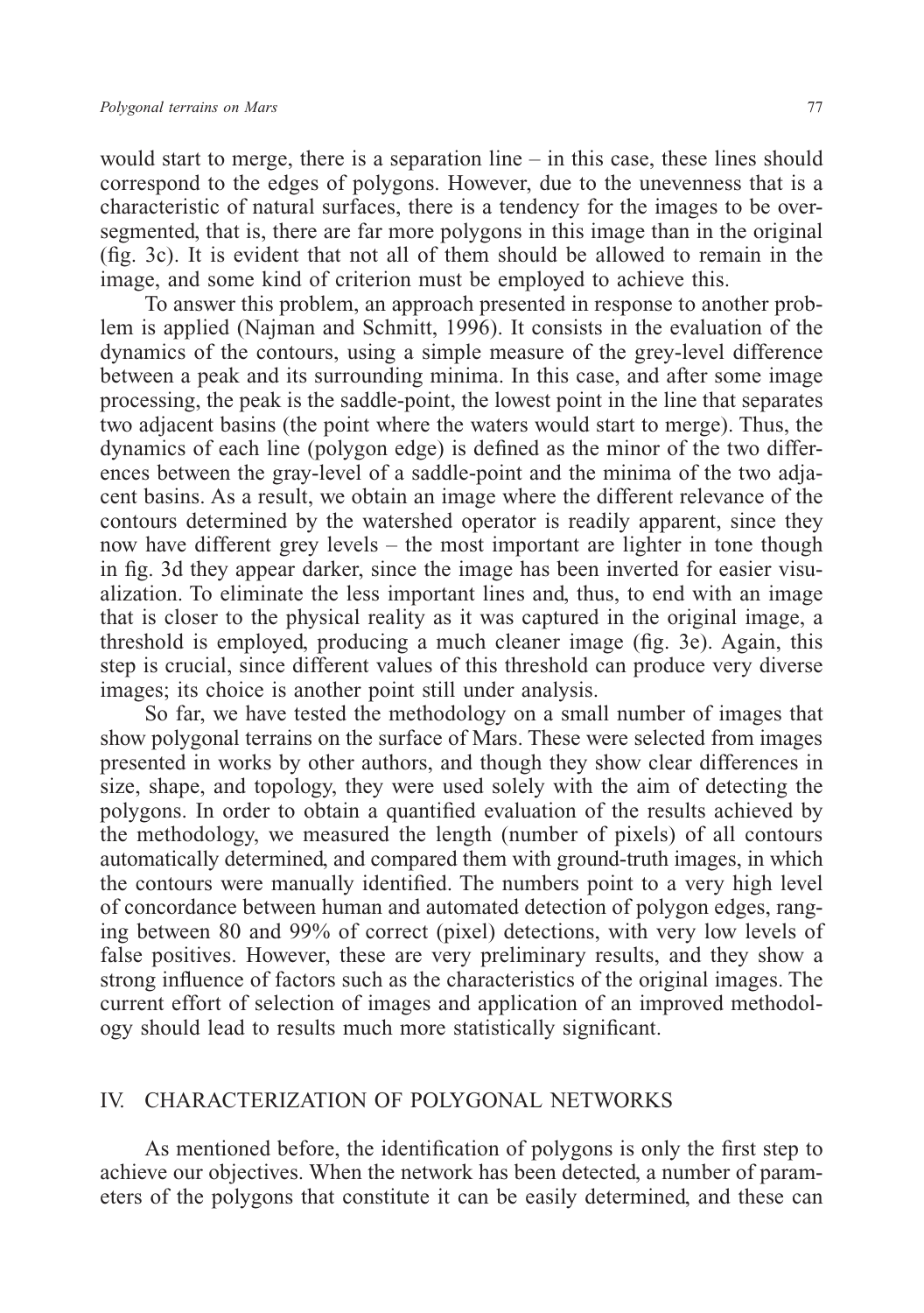later be analysed. This analysis can be done for each of the parameters, but the relations between them will also be probed, taking into account that both geometric – area, orientation, shape, to name a few – and topological characteristics can be extracted. The weighing of these parameters against other factors, such as the geologic situation (namely the type of terrain and the presence of impact or tectonic structures) and the topographic location (low or high terrain) in which the polygonal patterns occur, will undoubtedly constitute a helping tool for their interpretation.

In figure 4, we show an example of a topological parameter determined for the network detected in the example of figure 3. The mean number of neighbours for the 354 polygons constituting this network is 5.6. This can be compared with other networks on Mars and on the Earth, and even with those that occur in natural and artificial materials. The global values can be appreciated in the histogram (fig. 4 left), or seen superposed on the network itself (fig. 4 right). The distribution of values of yet another parameter, the area of the polygons, is presented in figure 5. This is a parameter that has a much more local significance, but it serves as an example of the set of geometric characteristics that we will collect, a list that is still under construction.



Fig. 4 – Topological characterization of the network mapped in figure 3. Computation of the number of neighbours of each polygon (left) and respective histogram (right). *Fig. 4 – Caracterização topológica da rede. Cálculo do número de vizinhos de cada polígono e respectivo histograma.*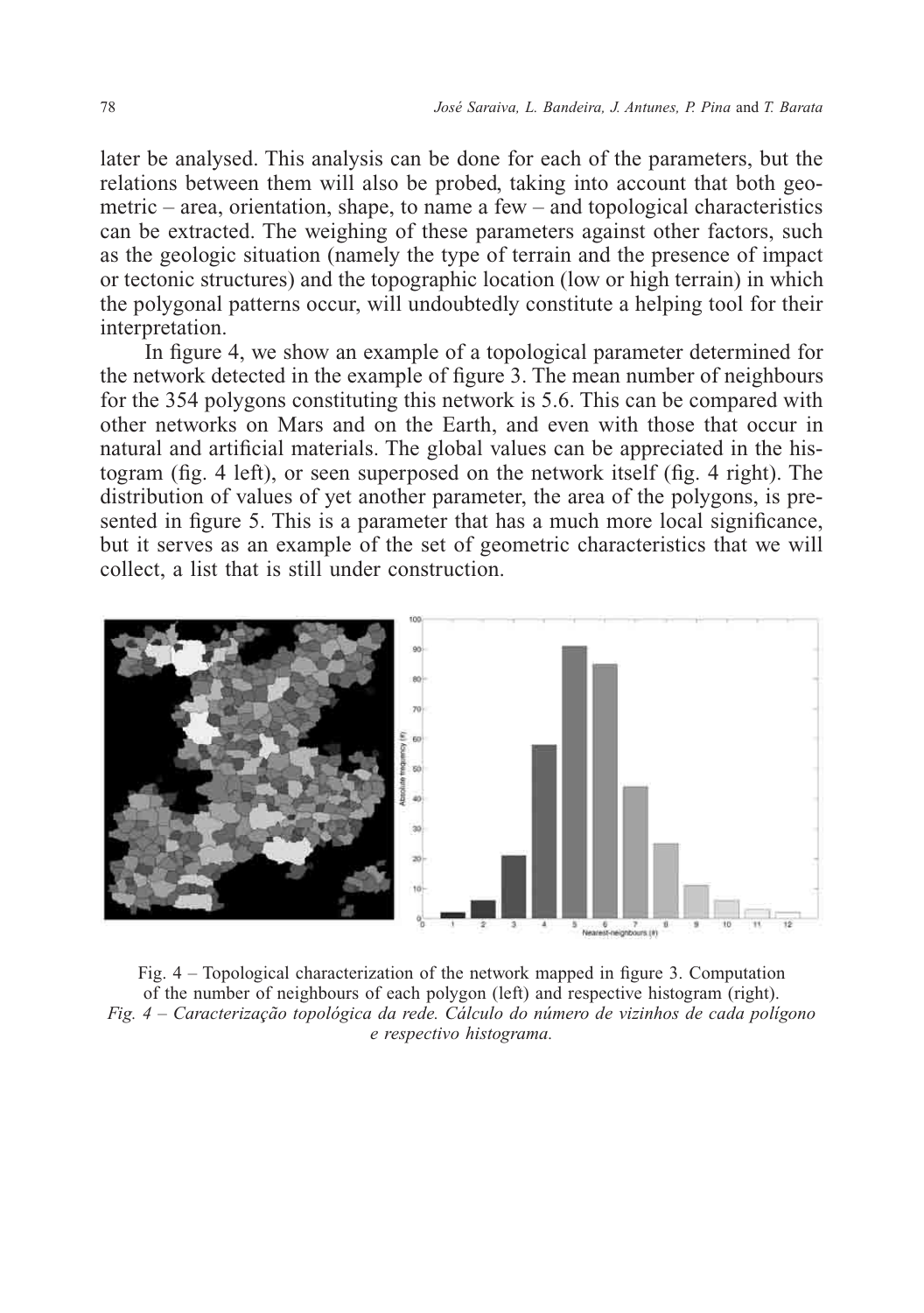

Fig. 5 – Size histogram of polygons in the network. *Fig. 5 – Histograma de tamanhos dos polígonos da rede.*

#### V. CONCLUSIONS

The presence of polygonal terrains on the surface of Mars can be taken as an indicator of the existence of freeze-thaw processes in certain regions of the planet. This, in turn, can lead to the identification of areas of potential interest in the search for liquid water and signs of life, matters that assume high priority in the current effort to explore the planet.

The effort to develop an automated procedure for the identification and characterization of polygonal networks in images of the surface of the planet can lead to the acquisition of significant volumes of data on this type of feature. Their geometrical and topological parameters can then be related to other factors, such as topography and geological setting, in order to achieve an in-depth understanding of the conditions of their formation and evolution. The comparison with Earth analogs will also be a factor in this analysis; thus, we plan to collect data on terrestrial examples of diverse types of polygonal patterns.